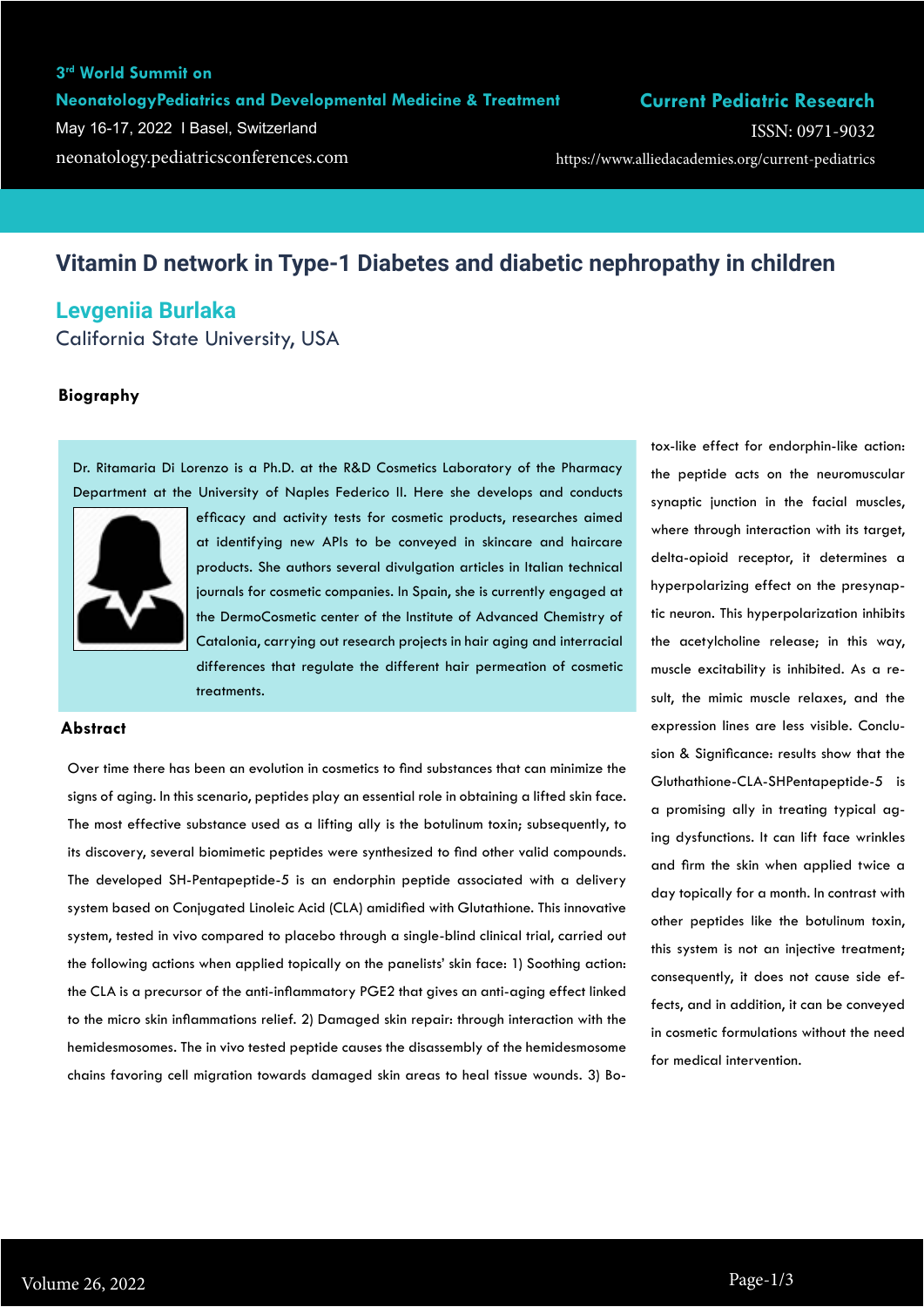## **3rd World Summit on**

#### **NeonatologyPediatrics and Developmental Medicine & Treatment**

May 16-17, 2022 I Basel, Switzerland

# **Current Pediatric Research**

neonatology.pediatricsconferences.com https://www.alliedacademies.org/current-pediatrics ISSN: 0971-9032

#### **Importance of Research**

Diabetic nephropathy (DN) is one of the most frequent microvascular complications of diabetes mellitus, affecting 25 to 40% of patients with type 1 diabetes (T1D) . It is the single most common cause of end stage renal disease (ESRD) in adults in the Western world. Diabetic nephropathy is marked by pathological changes occurring in the renal glomeruli that lead to the development of albuminuria, hypertension, and progressive decline in renal function . Hypertension is both a feature of, and a risk factor for the progression of diabetic nephropathy . Studies using ambulatory blood pressure monitoring (ABPM) have examined early patterns of blood pressure abnormalities in individuals with diabetes and the link to renal disease progression. Lurbe et al. found that abnormal nocturnal dipping of systolic blood pressure (SBP) was linked to progression of microalbuminuria . while Marcovecchio et al. found that daytime diastolic blood pressure was most predictive of future microalbuminuria .

Traditionally, measurement of microalbuminuria (urine microalbumin/Cr ratio: 30 to 300 mg/g) has been used in the clinical setting to screen for diabetic nephropathy. However, evidence suggests that renal pathological changes such as nephromegaly and glomerular basement membrane thickening develop soon after diabetes diagnosis and much earlier than microalbuminuria can be detected . Several serum and urine markers are increased in children with T1D compared to healthy controls signaling the different aspects of pathophysiology involved in this complication. Of interest to our study, urinary neutrophil gelatinase-associated lipocalin (uNGAL) has been studied extensively as a marker of tubular damage in both acute and chronic kidney disease of various etiologies . Urinary pentosidine is an advanced glycation end product (AGE) that marks oxidative stress caused by tissue exposure to hyperglycemia, and levels of urine pentosidine are elevated in patients with T1D. Changes in the levels of these markers in the urine has been documented in patients with T1D. However, correlation with clinical features of diabetic nephropathy such as blood pressure patterns and with glycemic risk factors has not been fully established.

While the role of overall hyperglycemia, as measured by glycated hemoglobin (HbA1c), in the pathogenesis of diabetic kidney disease is well established , the role of glycemic variability (GV) is an area of debate. In-vitro studies have demonstrated that glycemic excursions are more deleterious to human endothelial cells than sustained hyperglycemia . GV has been linked clinically to the development of diabetic retinopathy and neuropathy in both T1 and T2 diabetes . Using self-measured blood glucose levels, earlier studies concluded that GV was not associated independently with diabetes complications . However, more recent studies using continuous glucose monitoring (CGM) data demonstrated a role for GV in diabetic nephropathy. The specific contribution of GV to the disease process in various stages of DN is yet to be elucidated.

#### **About University:**

Arfa Abrar Malik is a PhD research scholar at the Institute of Chemistry, Chinese Academy of Science Beijing China. Her research work is focused on the synthesis of transition metal complexes and the effect of their activities on ethylene polymerization. Her research focus for the duration of her Ph.D. is to synthesize organometallic complexes of Iron and Cobalt and correlate her experimental results with the models/simulations, which she computed during her MS research. She also managed to successfully publish her MS research based on the simulation and models of the transition metal complexes and their enhancement as catalysts in ethylene oligo/polymerization. Currently, she is working as an exchange researcher at the Department of Chemistry, Quaid-i-Azam University Islamabad, Pakistan. Apart from her philanthropic activities, Arfa is Co-Founder at WEmpower Pakistan and also affiliated with this international non-profit organization as the Chief Information Officer and works towards bridging the gap between competent students and academia. She advises students regarding their PhD applications and scholarships.